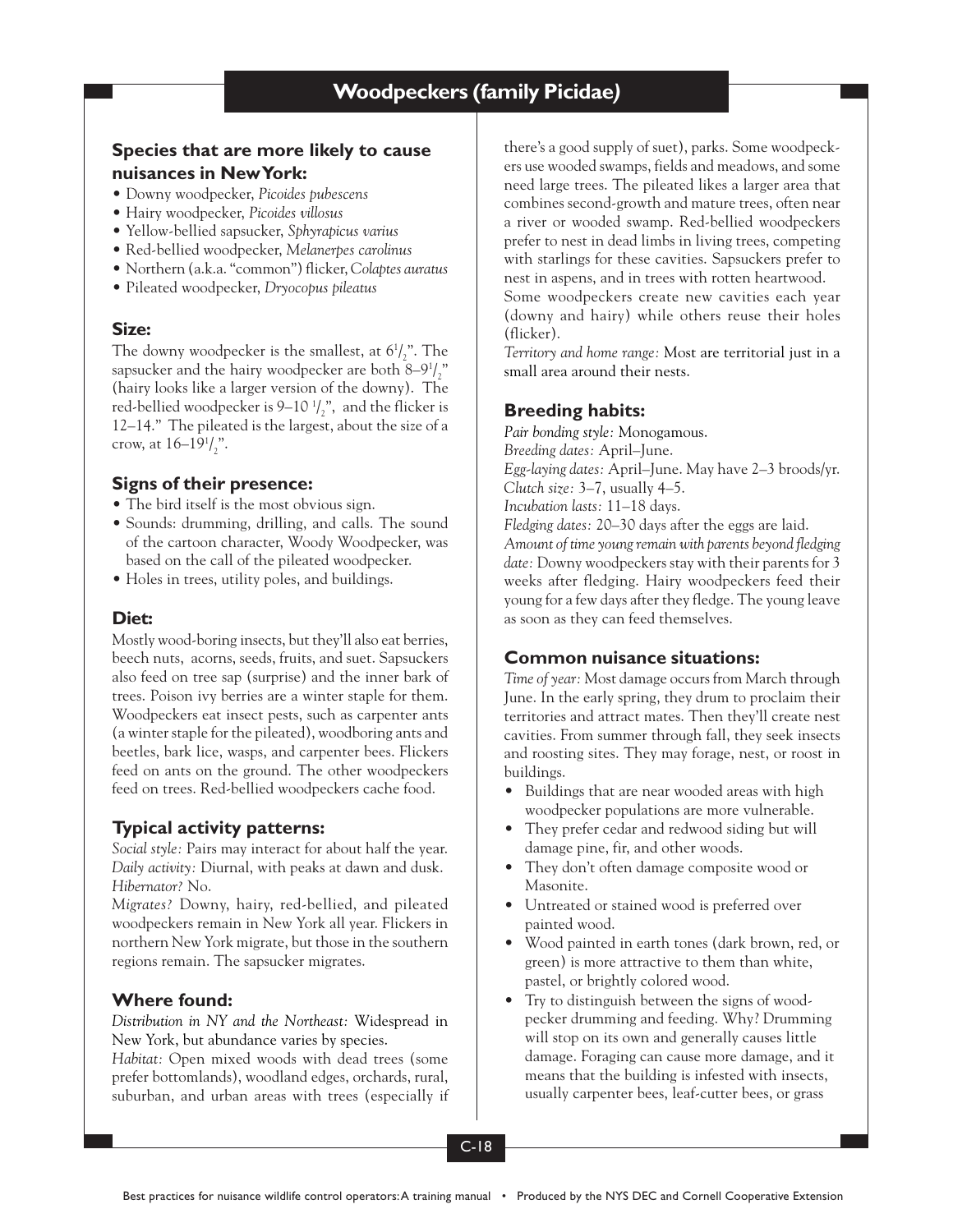#### **Woodpeckers**

bagworms. Ask customers about the noise. A rapid-fire, loud, and continuous drill—or any banging on metal—is the sign of drumming, which only happens in the spring. They don't excavate any wood while drumming. When woodpeckers search for insects, the sound is often a bit more sporadic and may be quieter.

#### *What are they doing?*

- Drumming. In the spring, woodpeckers will peck on a variety of resonant objects, such as a hollow or dry tree; aluminum siding; metal roofs, gutters, drainpipes, chimneys, chimney caps, vents, stove and pipes; cars; canoes; mailboxes; garbage cans; the trim and fascia boards of a wood, brick, or stucco building; and even metal road signs. Drumming may leave small, shallow dents in wood, usually no more than 1" across. Look for the dents clustered along the corners of buildings, or on the trim or fascia boards. Some people may find the noise annoying.
- Chiseling foraging holes in wooden buildings (siding, eaves, trim boards, even window frames) or utility poles. Certain building materials are more prone to insect invasion, such as grooved plywood siding (a.k.a. "T-111," a mimic of boardand-batten siding), so they're more vulnerable to woodpecker damage, too. Woodpeckers also prefer anything made of cedar.
	- In T-111, look for this sign of woodpecker feeding damage: horizontal rows of small holes across the siding or the fascia.
	- Cedar clapboards, resawn shakes, tongueand-groove, or board-and-batten siding: very small holes clustered on the fascia boards (could also be caused by drumming). • Cedar shakes or shingles: in addition to the very small holes clustered on the fascia boards, you may see: vertical rows of 3–6 small holes that follow the crack between two shingles up into the overlapping shingle; or large and small holes along the corners of the building, at the bottom of the shingle; or holes clustered near wires, which the woodpeckers used as perches.
- Drilling larger holes into wooden buildings to create roosts and nests. These holes are usually only slightly wider than the bird, and are either round, rectangular, or gourd-shaped. They seem to prefer a hard outer shell and soft inner cavity, which they usually find in a dead tree—or cedar

building. They will drill into the insulation, in which they'll hollow out their nest or roost. Woodpeckers often create several holes before settling down to business. Nesting holes are excavated late April–May. Roosts are usually created in the late summer through fall, as the birds prepare for winter. Woodpeckers are more likely to excavate roosts and nests in buildings with board-and-batten, clapboard, or tongueand-groove siding than those with shingles or shakes.

> • In cedar clapboards: nest and roost holes are usually drilled on the seam between two clapboards, and may be found throughout the siding.

• In board-and-batten: these holes are usually seen on the batten between two boards, throughout the siding (some preference for corners).

- In tongue-and-groove: corner holes are more typical, but you may see at the seam of two boards.
- In resawn shakes and shingles: generally, corner holes, usually between two shingles, where the top and bottom meet.
- Sapsuckers may also feed on ornamental or fruit trees, boring a series of small holes  $(1/4 - 1/8)$  in parallel rows in the trunks or branches of healthy trees. (Nearby trees of the same species may be left untouched.) These holes sometimes girdle the tree, and create wounds that may be invaded by insects or diseases.
- Woodpeckers will sometimes feed on fruits and nuts from orchards and backyard trees, but this isn't much of a problem in the northeast.

### **Legal status in New York:**

Federally protected migratory birds (under the Migratory Bird Treaty Act).

### **Best practices**

- If your customer plans on building in a forested suburb or rural area, or in an area that's suffered previous woodpecker damage, tell them to use brick, aluminum, vinyl, stone, or steel siding when possible.
- For better results, begin your control program as soon as damage starts.